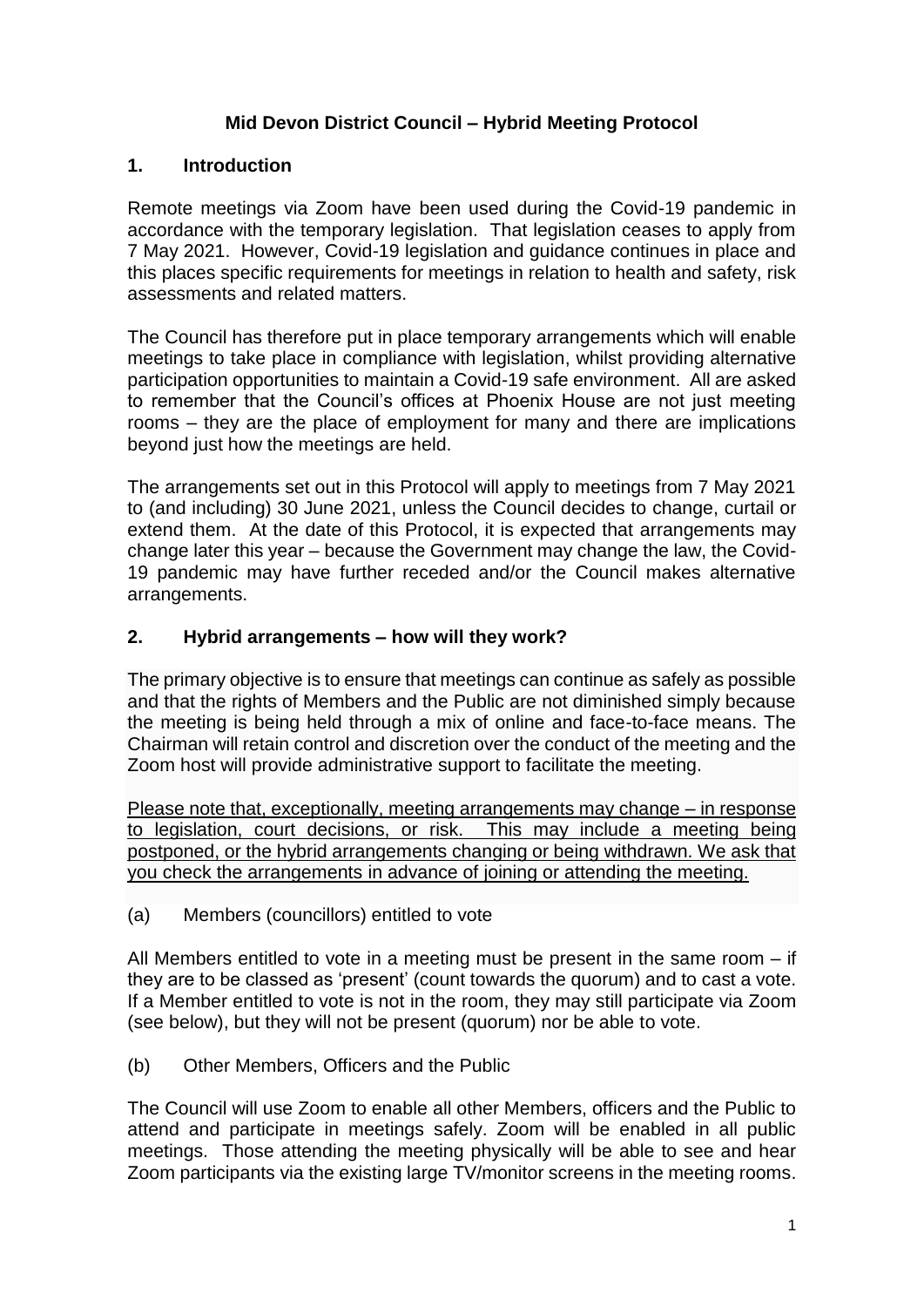Those on Zoom will be able to hear Members in the room and see them – although this will be a whole room view and there will be no zooming in on individual members. It is essential therefore those Members present in the room use the microphones at all times and identify themselves before speaking.

There will be some Officers in the room – the Committee Administrator, the Zoom host and, at times, an additional support officer. There may also be a meeting room host to manage the safety of the meeting. All other Officers should use Zoom, unless they are specifically invited into the room by the Chairman of the meeting.

## **3. Zoom**

Zoom is the system the Council will be using for those attending Hybrid meetings remotely. It has functionality for audio, video, and screen sharing and you do not need to be a member of the Council or have a Zoom account to join a Zoom meeting.

# **4. Access to documents**

Member Services will publish the agenda and reports for committee meetings on the Council's website in line with usual practice. Paper copies of agendas will only be made available to those who have previously requested this and also the Chair of a meeting.

If any other Member wishes to have a paper copy, they must notify Member Services before the agenda is published, so they can arrange to post directly – it may take longer to organise printing, so as much notice as possible is appreciated.

The Public should continue to access agendas via the Council's website - and are encouraged to do so even after the offices at Phoenix House are open again.

## **5. Setting up the Meeting for Zoom attendance**

This will be done by Member Services. They will send a meeting request via Outlook which will appear in Members' Outlook calendar. Members and Officers will receive a URL link to click on to join the meeting. The Public will use the Zoom details on the front of the agenda. The telephone dial-in via Zoom will also be available.

## **6. Public Access and Participation**

(a) Public Access:

Members of the Public will be able to use a web link and standard internet browser. This will be displayed on the front of the agenda. Members of the Public should attend a meeting via Zoom, unless there are exceptional circumstances justifying attendance in person.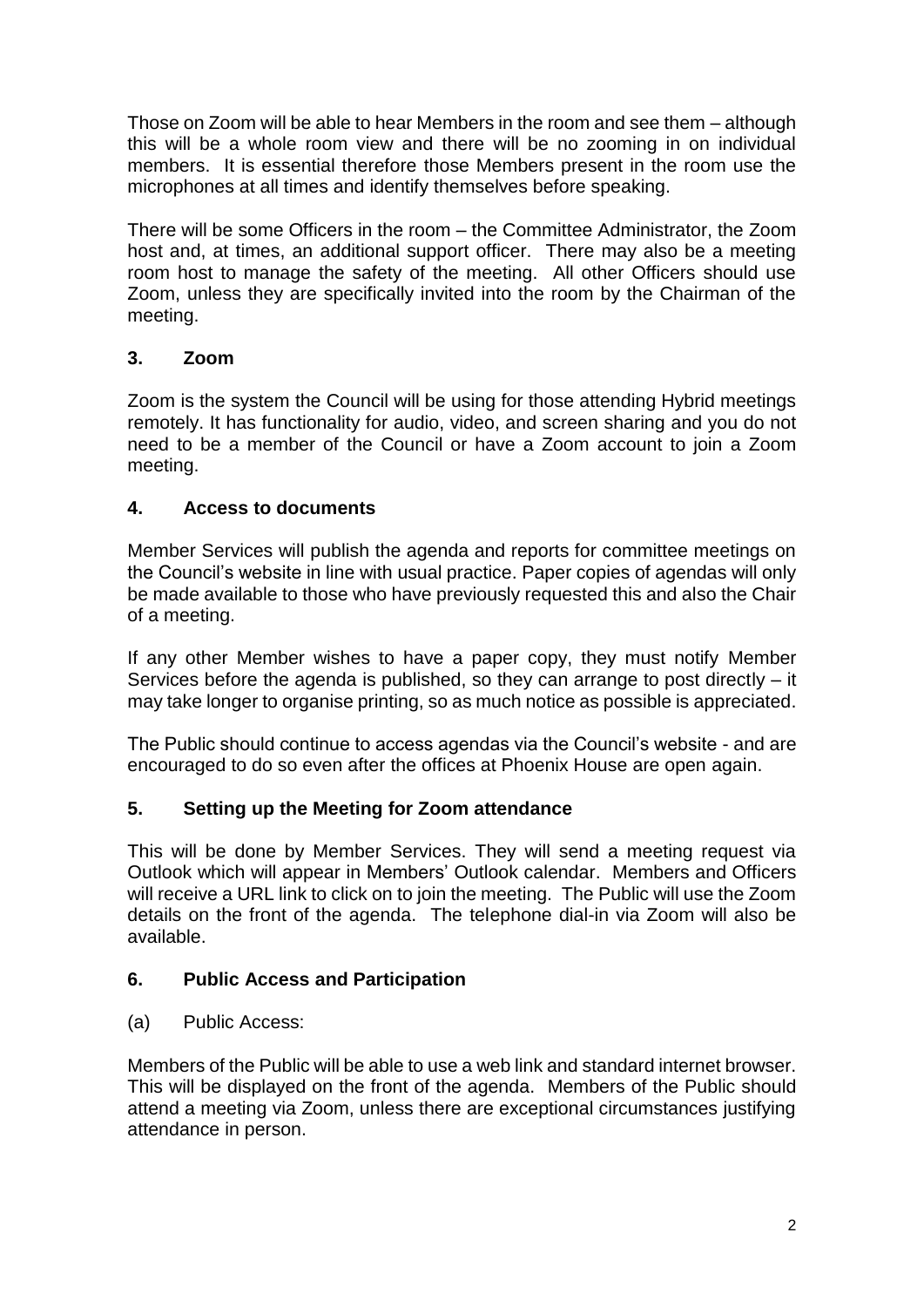If any member of the Public still wishes to attend in person, they must notify Member Services **at least 3 working days before the meeting.** Notifications must be sent by email to:

#### [Committee@middevon.gov.uk](mailto:Committee@middevon.gov.uk)

| Day of meeting | Notice given by           |
|----------------|---------------------------|
| Monday         | <b>Previous Wednesday</b> |
| Tuesday        | <b>Previous Thursday</b>  |
| Wednesday      | <b>Previous Friday</b>    |
| Thursday       | Monday                    |
| Friday         | Tuesday                   |

The meeting risk assessment may need to be updated. Member Services will liaise with the Chief Executive, Monitoring Officer and the Chairman of the meeting. A decision will be taken on whether attendance in person can be safely accommodated.

(b) Public Participation (speaking):

Public questions will continue in line with the Council's current arrangements as far as is practicable. However, to ensure that the meeting runs smoothly and that no member of the public is missed, all those who wish to speak must register **by 4pm on the day before the meeting**. They should email their full name to [Committee@middevon.gov.uk.](mailto:Committee@middevon.gov.uk) If they wish to circulate their question in advance, that would be helpful.

At public question time, the Chair will ask each registered person to speak at the appropriate time. In the normal way, the public should state their full name, the agenda item they wish to speak to **before** they proceed with their question. Unless they have registered, a member of the public may not be called to speak, except at the discretion of the Chairman.

If a member of the public wishes to ask a question but cannot attend the meeting for whatever reason, there is nothing to prevent them from emailing members of the Committee with their question, views or concern in advance. However, if they do so, it would be helpful if a copy could be sent to [Committee@middevon.gov.uk](mailto:Committee@middevon.gov.uk) as well.

## **7. Arrangements for any person attending meetings at Phoenix House**

Anyone attending a meeting in person must observe the following requirements:

(a) For non-voting members, officers and the Public – are there exceptional circumstances to justify attending? If so, please notify in advance and in paragraph 6 above. It is essential that the Council knows who is attending and how many will be in the room, so that the meeting risk assessment can be updated.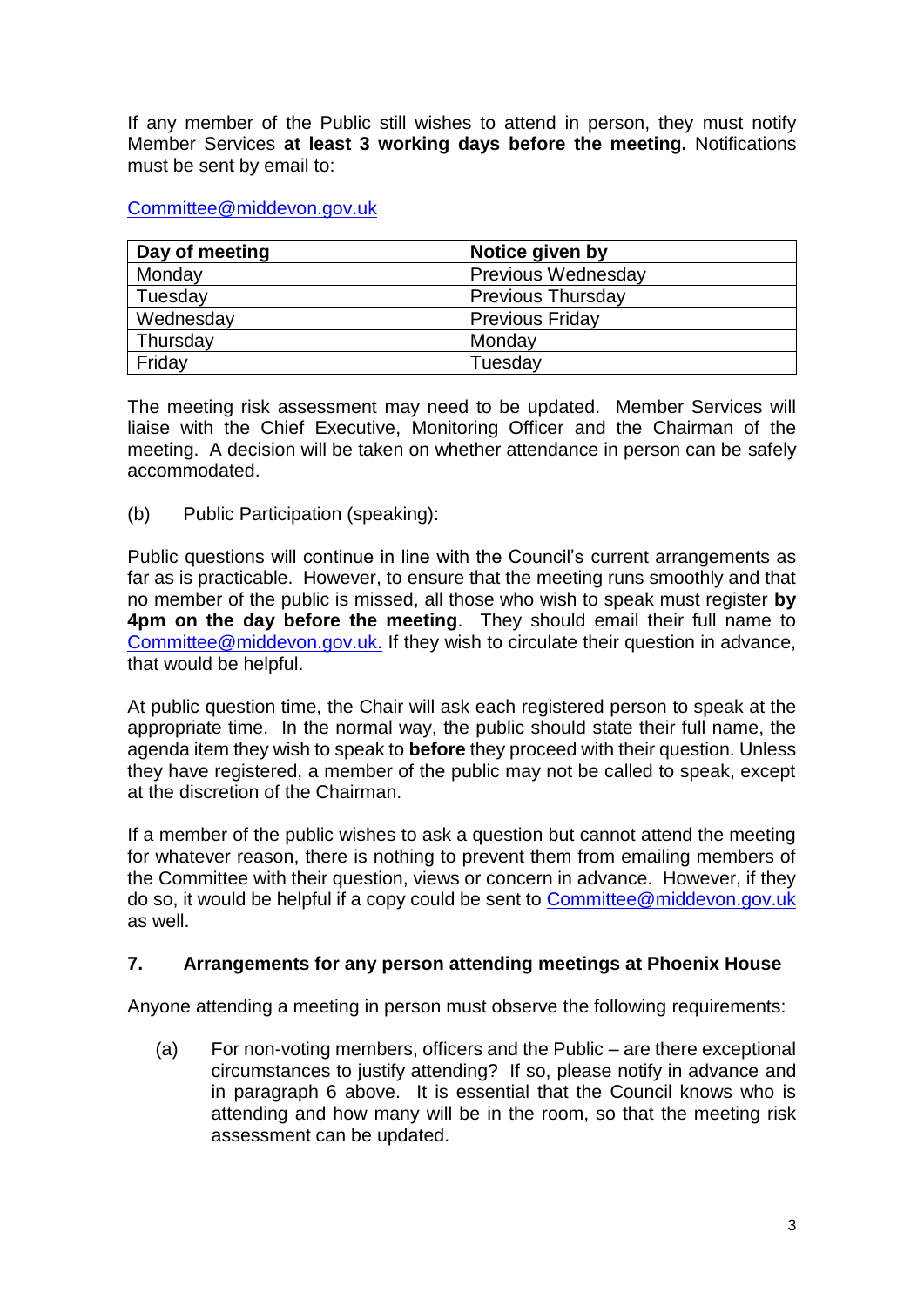- (b) Do not attend if you: have any symptoms of Covid-19; are self-isolating (with or without a positive Covid-19 test); or are in a period of post-travel quarantine.
- (c) Wear a mask at all times except when invited to speak by the Chairman of the meeting. If you have a medical exemption for wearing a mask, please attend via Zoom unless you are a Member who must attend to vote.
- (d) Use the hand sanitiser which is available in the building.
- (e) Follow the directions for entering, moving around and exiting the building. Follow the instructions of any Officer present to manage the safety of the meeting and/or the Chairman.
- (f) Sign into the meeting if requested to do so you may be asked to leave contact details
- (g) Enter and leave the building promptly do not gather inside after the meeting has finished, or during any break in the meeting
- (h) Bring your own water/refreshments, as these will not be available for the time being.
- (i) Maintain social distancing throughout this is 2 metres apart, or 1 metre with additional safeguards (e.g. face masks).

## **8. Starting the Meeting**

At the start of the meeting, the Member Services Officer will check all required attendees are present and that there is a quorum. If there is no quorum, the meeting will be adjourned. This applies if, during the meeting, it becomes inquorate for whatever reason.

The Chair will remind all Members, Officers and the Public attending via Zoom that **all microphones must be muted,** unless and until they are speaking. This prevents background noise, coughing etc. which is intrusive and disruptive during the meeting. The Hosting Officer will enforce this and will be able to turn off participant mics when they are not in use.

#### **9. Declaration of Interests**

Members should declare their interests in the usual way. A Member with a disclosable pecuniary interest is required to the leave the room. If they are attending via Zoom, they will be moved to the waiting room for the duration of the item.

#### **10. The Meeting and Debate**

(a) For Members and Officers physically present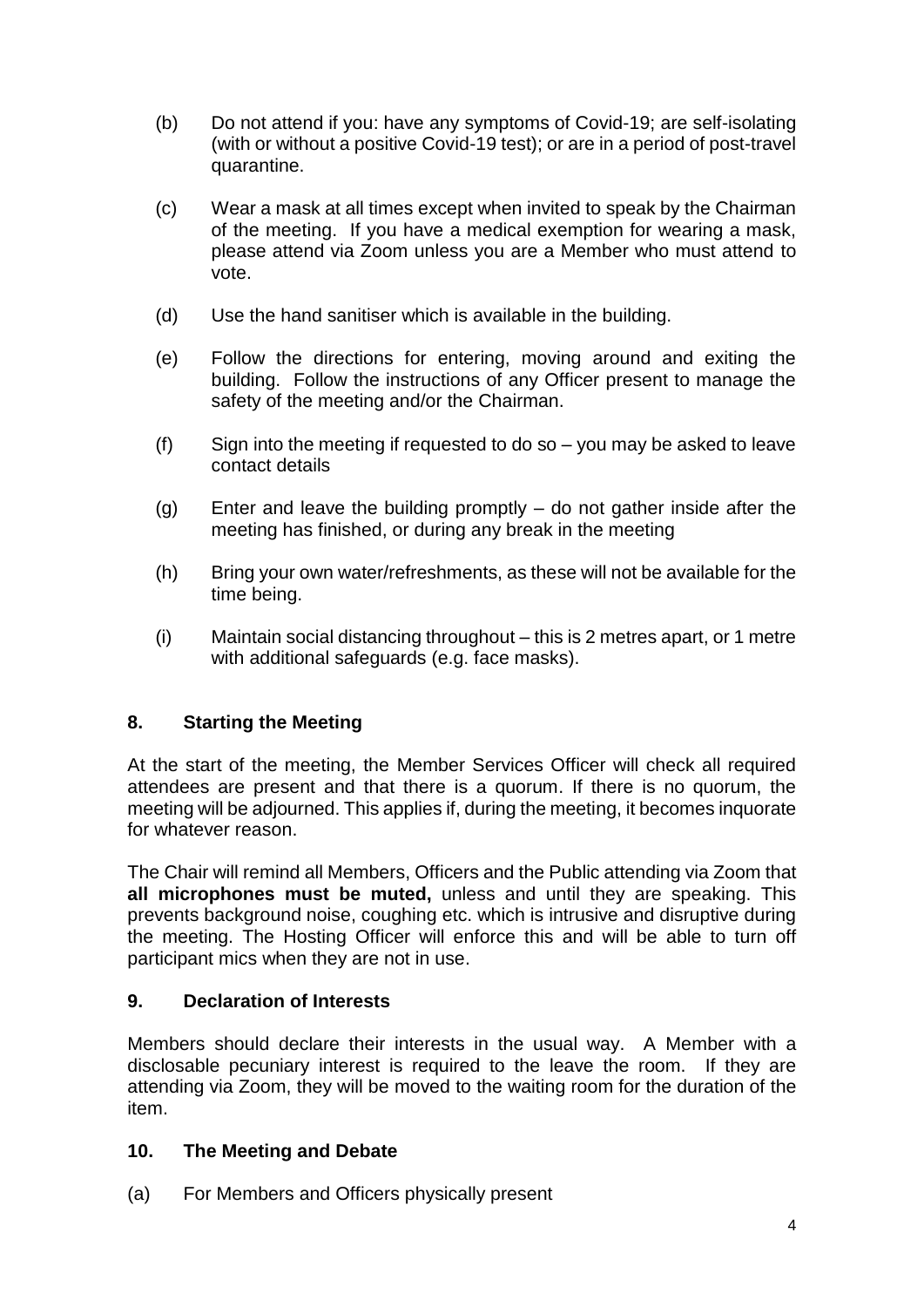Each member should raise their hand to indicate a request to speak. When called, they must identify themselves for the recording and for the benefit of those attending via Zoom. The microphone must be used when speaking – standing will make it difficult for those on Zoom to hear and is discouraged, including at meetings of Full Council.

(b) For any person attending via Zoom

The Council will not be using the Chat function. The Chairman will call speakers in accordance with the usual rules i.e. either at Public Question Time, or for Members and Officers, when they raise their Zoom hand to speak.

No decision or outcome will be invalidated by a failure of the Chair to call a member to speak – remote management of meetings is intensive and the Hybrid arrangements are likely to be more so. It is reasonable to expect that some requests will be inadvertently missed from time to time.

When referring to reports or making specific comments, Members and Officers should refer to the report and page number whenever possible. This will help all present or in attendance to have a clear understanding of what is being discussed.

## **11. Voting**

Voting for meetings in person is normally through a show of hands. The Member Services Officer will announce the numerical result of the vote for the benefit of those attending via Zoom.

## **12. Meeting Etiquette Reminder for Zoom attendees**

- $\bullet$  Mute your microphone you will still be able to hear what is being said.
- Only speak when invited to do so by the Chair.
- Speak clearly and please state your name each time you speak
- If you're referring to a specific page, mention the page number.

## **13. Part 2 Reports and Debate**

There are times when council meetings are not open to the public, when confidential, or "exempt" issues – as defined in Schedule 12A of the Local Government Act 1972 – are under consideration.

If there are members of the public and press attending the meeting, then the Member Services Officer will, at the appropriate time, remove them to a waiting room for the duration of that item. They can then be invited back in when the business returns to Part 1.

Please turn off smart speakers such as Amazon Echo (Alexa), Google Home or smart music devices. These could inadvertently record phone or video conversations, which would not be appropriate during the consideration of confidential items.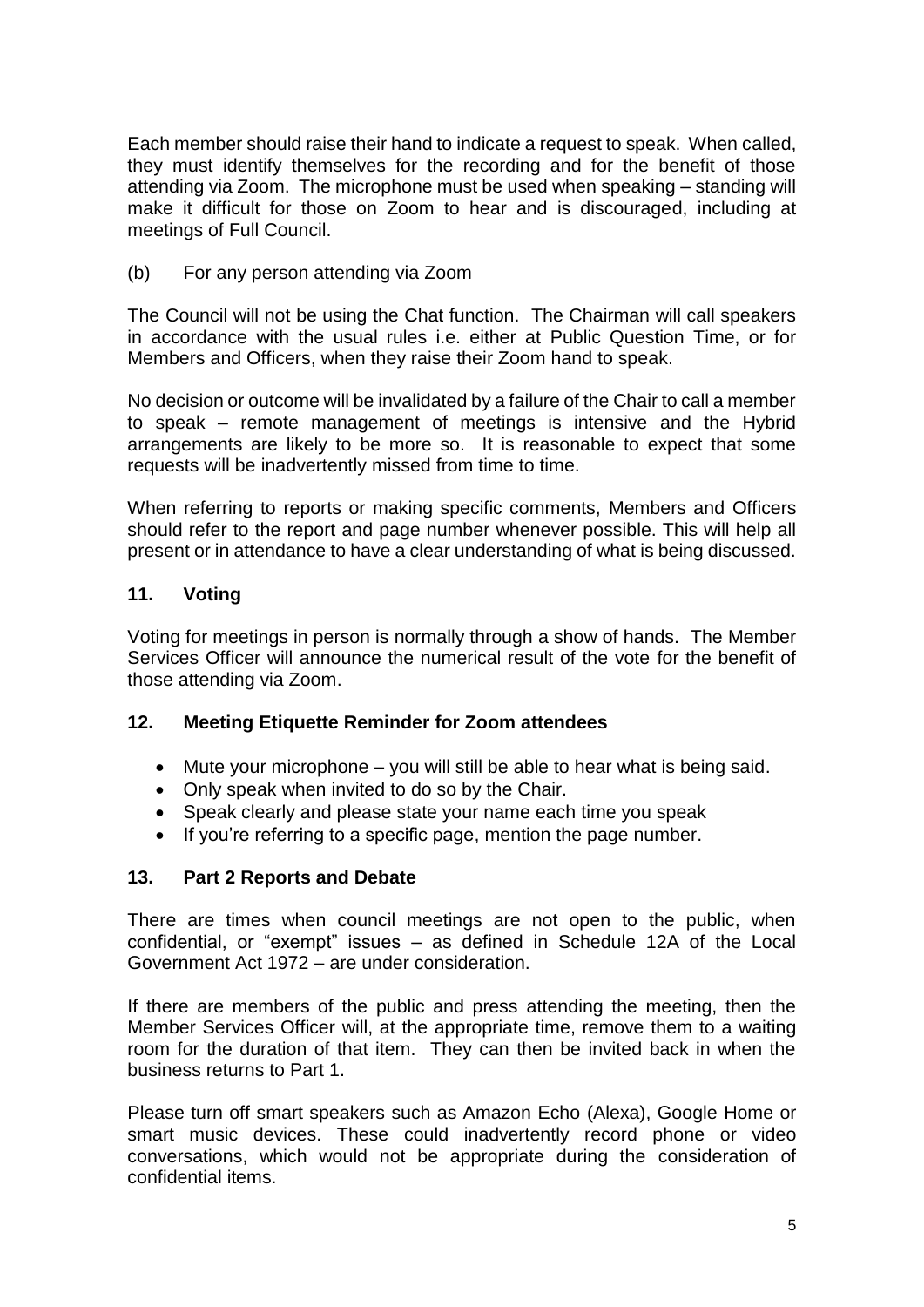## **14. Interpretation of standing orders**

Where the Chairman is required to interpret the Council's Constitution and procedural rules and how they apply to remote attendance, they may take advice from the Member Services Officer or Monitoring Officer prior to making a ruling. However, the Chair's decision shall be final.

## **15. Disorderly Conduct by Members**

If a Member behaves in the manner as outlined in the Constitution (persistently ignoring or disobeying the ruling of the Chair or behaving irregularly, improperly or offensively or deliberately obstructs the business of the meeting), any other Member may move 'That the member named be not further heard' which, if seconded, must be put to the vote without discussion.

If the same behaviour persists and a Motion is approved 'that the member named do leave the meeting', then (if attending via Zoom) they will be removed as a participant by the Member Services Officer.

# **16. Disturbance from Members of the Public**

If any member of the public interrupts a meeting the Chairman will warn them accordingly. If that person continues to interrupt or disrupt proceedings the Chairman may ask the Member Services Officer to remove them as a participant from the meeting.

## **17. Technical issues – meeting management**

If the Chairman, the Hosting Officer or the Member Services Officer identifies a problem with the systems from the Council's side, the Chairman should either declare a recess while the fault is addressed or, if the fault is minor (e.g. unable to bring up a presentation), it may be appropriate to move onto the next item of business in order to progress through the agenda. If it is not possible to address the fault, the meeting will be adjourned until such time as it can be reconvened.

If the meeting was due to determine an urgent matter and it has not been possible to continue because of technical difficulties, the Chief Executive, Leader and relevant Cabinet Member, in consultation with the Monitoring Officer, shall explore such other means of taking the decision as may be permitted by the Council's constitution.

Where any Member, Officer or the Public experience their own technical problems during the course of a meeting e.g. through internet connectivity or otherwise, the meeting will not be automatically suspended or adjourned.

## **18. Technical issues – Individual Responsibility (Members and Officers)**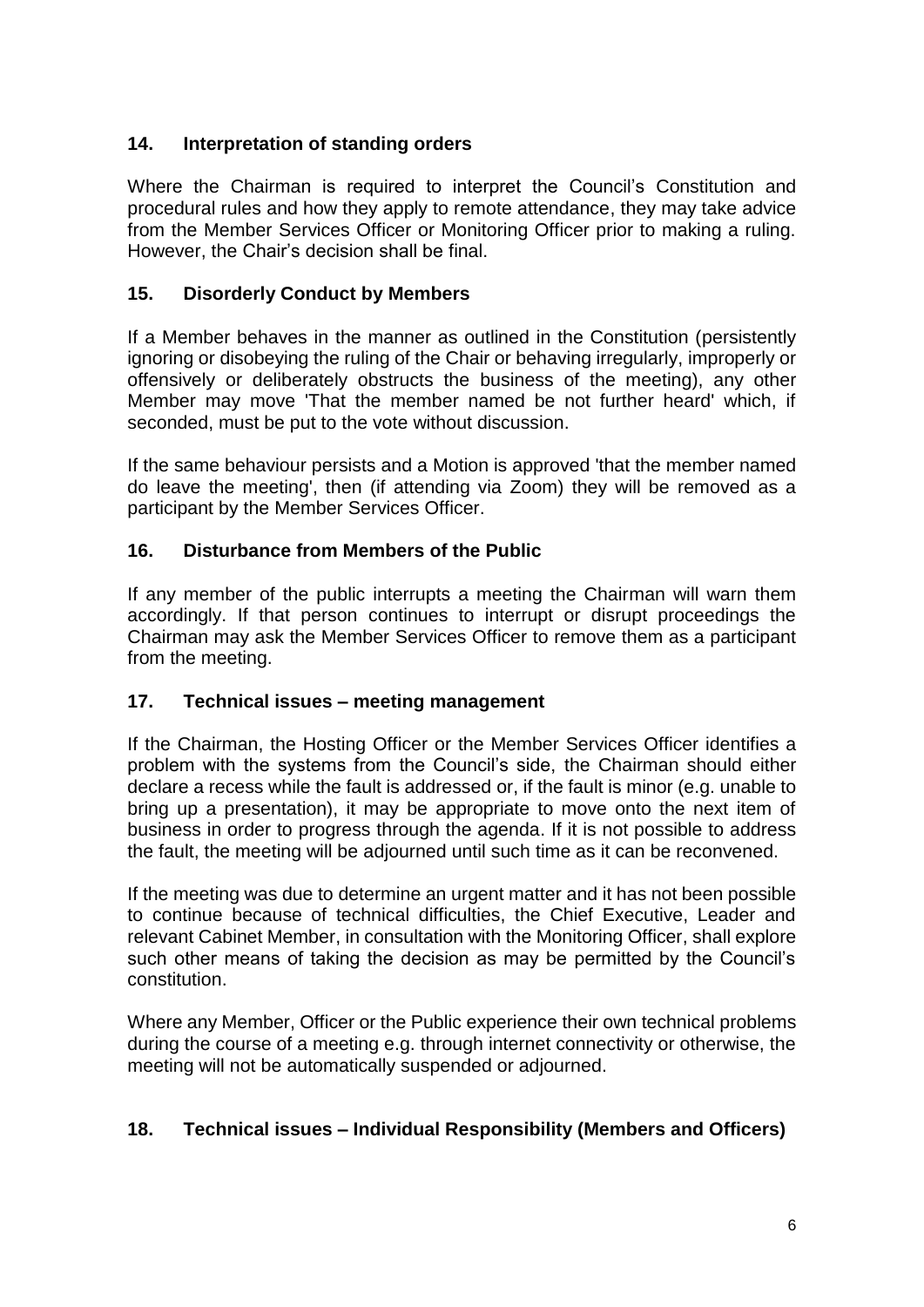Many members, officers and the Public live in places where broadband speeds are poor, but technical issues can arise at any time for a number of reasons. The following guidelines, if followed, should help reduce disruption.

- Join public Zoom meetings by telephone if there is a problem with the internet. Before all meetings, note down or take a photograph of the front page of the agenda which has the necessary telephone numbers. Annex 1 to this protocol contains a brief step-by-step guide to what to expect
- Consider an alternative location from which to join the meeting, but staying safe and keeping confidential information secure. For officers, this may mean considering whether to come into the office, subject to this being safe and practicable (childcare etc.)
- $\bullet$  Have to hand the telephone number of someone attending the meeting  $$ and contact them if necessary to explain the problem in connecting
- Officers should have an 'understudy' or deputy briefed and on standby to attend and present as needed (and their telephone numbers to hand)